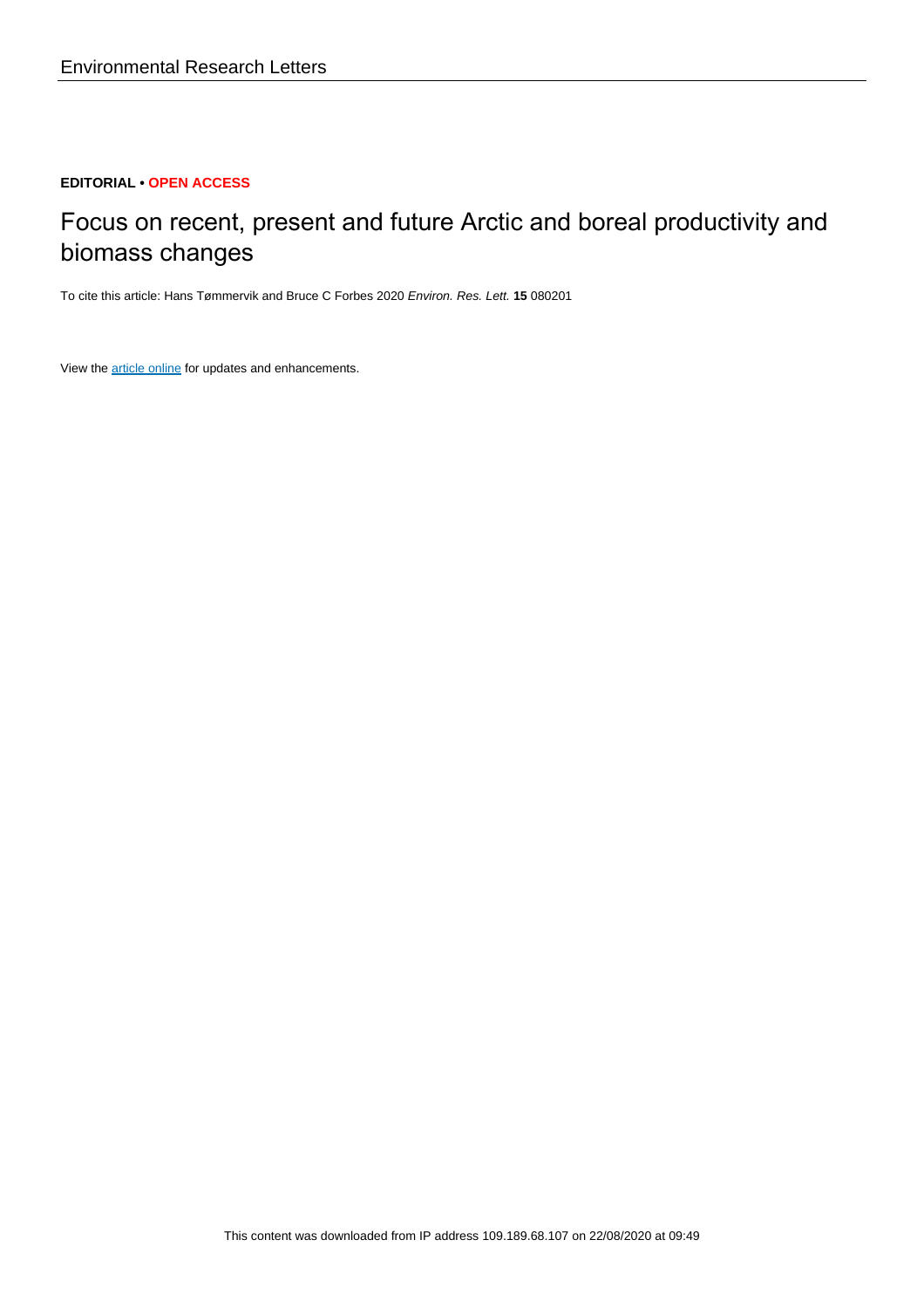# **Environmental Research Letters**

## EDITORIAL

OPEN ACCESS

PUBLISHED 30 July 2020

Original content from this work may be used under the terms of the [Creative](http://creativecommons.org/licenses/by/4.0) [Commons Attribution 4.0](http://creativecommons.org/licenses/by/4.0) [licence.](http://creativecommons.org/licenses/by/4.0)

CrossMark

Any further distribution of this work must maintain attribution to the author(s) and the title of the work, journal citation and DOI.



# Focus on recent, present and future Arctic and boreal productivity and biomass changes

#### Hans Tømmervik<sup>1</sup> and Bruce C Forbes<sup>2</sup>

<sup>1</sup> Norwegian Institute for Nature Research, FRAM—High North Centre for Climate and the Environment, NO-9296 Tromsø, Norway <sup>2</sup> Arctic Centre, University of Lapland, FI-96101 Rovaniemi, Finland

### Abstract

The reduction of cold temperature constraints on photosynthesis in recent decades has led to extended growing seasons and increased plant productivity (greening) in significant parts of Polar, Arctic and Boreal regions, here called northern lands. However, most territories within these regions display stable productivity in recent years. Smaller portions of Arctic and Boreal regions show reduced productivity (browning). Summer drought and wildfires are the best documented drivers causing browning of continental areas. Yet factors like winter warming events dampening the greening effect of more maritime regions have remained elusive, least monitored and least understood. A Norway-US network project called ArcticBiomass was launched in 2013 to further reveal both positive and negative effects of climate change on biomass in Arctic and Boreal regions. This focus collection named Focus on Recent, Present and Future Arctic and Boreal Productivity and Biomass Changes includes 24 articles and is an important outcome of this work and addresses recent changes in phenology, biomass and productivity and the mechanisms. These mechanisms include former human interactions(legacies) and drivers that control such changes(both greening and browning), along with consequences for local, regional and global scale processes. We complete our synthesis by stressing remaining challenges and knowledge gaps, and provide an outlook on future needs and research questions in the study of climate and human driven interactions in terrestrial Arctic and Boreal ecosystems.

### 1. Introduction

Ecosystem responses to Arctic warming have the potential to feedback either positively or negatively to the Earth's climate system depending on latitude, changes in disturbance regime, vegetation distribution and productivity (McGuire et al [2009](#page-6-0)). The lower albedo of shrub and forest vegetation compared with tundra, for example, results in a positive feedback on temperature (Bala et al [2007](#page-6-0)). Global warming presented as a warming rate, e.g. 0.2 °C/decade (ACIA [2004](#page-6-0)), does not reflect the fact that cold seasons are warming faster than the warm seasons, especially in the Arctic due to positive feedbacks (e.g. albedotemperature feedback (Meredith et al [2019](#page-6-0))). The initiation, termination and performance of many biological processes, e.g. plant growth, are tied to threshold temperatures. The trend in timing of these thresholds, and cumulative air temperatures driving them, may have the effect of enhancing vegetation productivity.

Conversely, increased productivity of Arctic vegetation resulting from warmer temperatures tends to result in increased carbon dioxide  $(CO<sub>2</sub>)$  uptake by net photosynthesis, providing a negative feedback to rising temperatures (Field et al [2007](#page-6-0), Speed et al [2010](#page-7-0)). As a result of this trend, between 1982 and 2011, Arctic tundra vegetation increased both in terms of peak productivity, greening and growing season length and this finding is supported by a wide range of field site measurements across the Arctic (ACIA [2004](#page-6-0), Walker et al [2005,](#page-7-0) Xu et al [2013](#page-7-0)). Also, in coastal areas of Canada and Alaska (Epstein et al [2004](#page-6-0)) and Arctic islands like Svalbard, there are trends of increased greening (Speed et al [2010,](#page-7-0) Vickers et al [2016](#page-7-0)), with some demonstrated linkages to sea ice (Macias-Fauria et al [2017](#page-6-0)). These dynamics include changes in the composition and density of herbaceous vegetation (Epstein et al [2004](#page-6-0)), increased woody shrub encroachment in tundra areas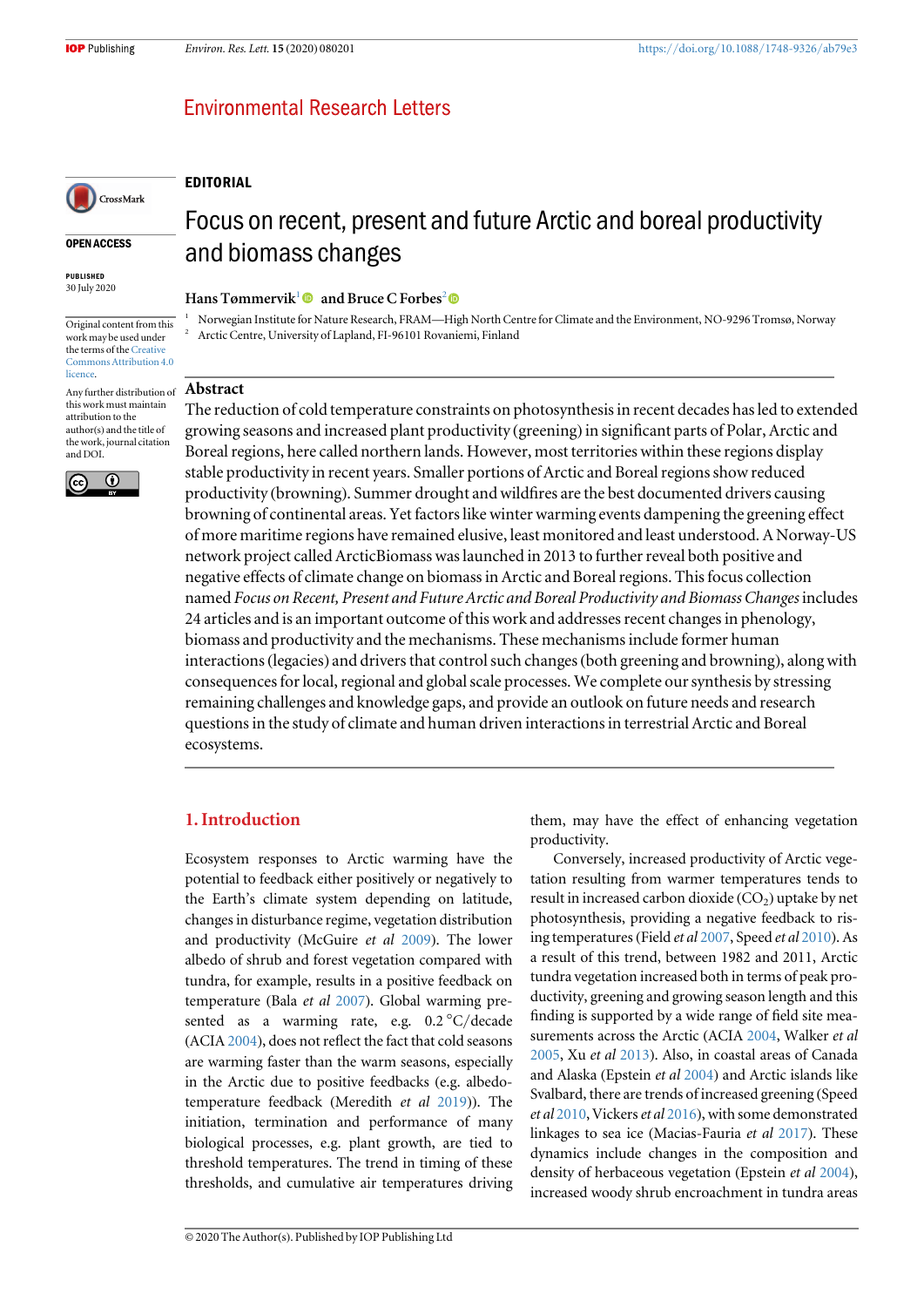(Tape et al [2006](#page-7-0)), increased height of in situ erect shrubs (Forbes et al [2010](#page-6-0), Macias-Fauria et al [2012,](#page-6-0) Bjorkman et al [2018](#page-6-0)), changes in the depth of seasonal thaw (Loranty et al [2018](#page-6-0)), and associated changes in the energy regime (Chapin et al [2005](#page-6-0)). These insights are not obvious from measurements of warming rates alone, and the relative importance of these competing feedbacks. Thus, the cumulative effect of changing Arctic vegetation on the climate system and  $CO<sub>2</sub>$ fluxes, is still not very well known, particularly in Svalbard (Speed et al [2010](#page-7-0)), and Fennoscandia (Väisänen et al [2014](#page-7-0)). Drought can modify these feedback effects, decoupling warming and productivity as well as the balance of gross photosynthesis and plant respiration, which varies substantially across plant functional types (Chapin et al [1996](#page-6-0)).

The only effective way to map biomass and plant productivity in such large and remote areas as Alaska and Svalbard, as well as in other territories of the Arctic, is using remote sensing together with necessary in situ measurements and observations (Karlsen et al [2009](#page-6-0)).

The aim of our synthesis is to provide an overview of the studies in this focus issue and to place their findings within the broader context of ecosystem– climate dynamics. Our overview is organized into four sections that focus on studies that were primarily relevant to: (1) Changes in the physical environment over high latitude regions and associated ecological and phenological changes in Arctic/Boreal vegetation, including vegetation-mediated responses and climate feedbacks; (2) Actual and potential biomass change influenced by (local) climate, natural disturbances, human impacts (e.g. resource extraction and legacies) and impacts on humans; (3) Transformation of open tundra vegetation to tall shrub tundra or forests, due to warming and other processes, influencing local and global climate, albedo and climate feedback mechanisms; and (4) Integration of in situ observations and manipulation experiments including remote sensing and other data sources to advance methodological approaches for measuring and monitoring.

We then discuss the key collective advances made in each of these areas by the studies within this focus issue, as well as opportunities for future research.

# 2. Northern lands  $(45^0 N)$

The synthesis comprise studies conducted north of 45°N comprising both the Boreal and Arctic zones and in figure [1](#page-3-0) we can see the areas that were covered by the different studies. In order to define both regions, the latest version of the MODIS International Geosphere-Biosphere Programme (IGBP) land cover map (WWW-MCD12Q1) and the Circumpolar Arctic Vegetation Map (CAVM) (Walker et al [2005,](#page-7-0) WWW-CAVM) is used. Arctic  $(8.16 \text{ million km}^2)$  is defined as the vegetated area north of 65°N, excluding

agricultural land and forests, but including the tundra south of  $65^{\circ}$ N. Boreal region (17.86 million  $km^2$ ) is defined as the vegetated area between 45°N and 65°N, excluding agricultural land, tundra and nemoral forests.

### 3. Overview synthesis

### 3.1. Changes in the physical environment over high latitude regions and associated ecological and phenological changes in Arctic/Boreal vegetation, including vegetation-mediated responses and climate feedbacks

Changes and variation over time in the physical environment across northern high latitude regions have been demonstrated to be large. Malnes et al ([2016](#page-6-0)) report on the duration of snow season using snow cover area fraction data based on satellite data (daily 500 m standard snow product—MOD10A1 from MODIS) from the northernmost Norway. The first and last snow-free days for the study area were extracted from satellite data and compared to in situ met-station measurements. The start of the snow-free periods was up to 30 d later in spring 2000 and 2005 (DOY 135) compared with spring 2002 and 2006, which had an early start (DOY 105). The end of autumn/start of winter had a very late start in the years 2000 and 2007 (DOY 290) compared with 2009, whereas the first snow fall was 20 d earlier (270). In spring, the correlation between the first snow-free day mapped by MODIS data and snow data from 36 of 40 meteorological stations was highly significant  $(p < 0.05)$ , with a of bias of less than 10 d for 34 of the stations. In autumn, 31 of 40 stations show highly significant ( $p < 0.05$ ) correlation with MODIS data, and the bias was less than 10 d for 27 of the stations.

Park et al ([2016](#page-6-0)) analyzed satellite observations during 33 years in order to assess changes in growing season metrics(onset: SOS, end: EOS and length: LOS) and seasonal total gross primary productivity using the growing season summed NDVI (GSSNDVI). They found that LOS had lengthened by 2.60 d dec<sup>-1</sup>  $(p < 0.05)$  due to an earlier onset of SOS (-1.61 d dec<sup>-1</sup>,  $p$  < 0.05) and a delayed EOS (0.67 d dec<sup>-1</sup>,  $p < 0.1$ ) the past three decades. The changes in growing season metrics were stronger in Eurasia (EA) and in boreal regions compared to North America (NA) and the arctic regions.

Reports on tundra greening are numerous and varied, and include increases in summer, spring, and autumn temperatures, as well as growing season length (Macias-Fauria et al [2012,](#page-6-0) Zeng et al [2013](#page-7-0), Bhatt et al [2017,](#page-6-0) Vickers et al [2016](#page-7-0)). The paper by Vickers et al ([2016](#page-7-0)) made use of 30 years of a 1 km spatial resolution dataset (AVHRR) from 1986 to 2015 to calculate annual maximum NDVI over parts of Svalbard, and they found positive trends in maximum NDVI  $(+29%)$  and average summer temperature  $(+59%)$ ,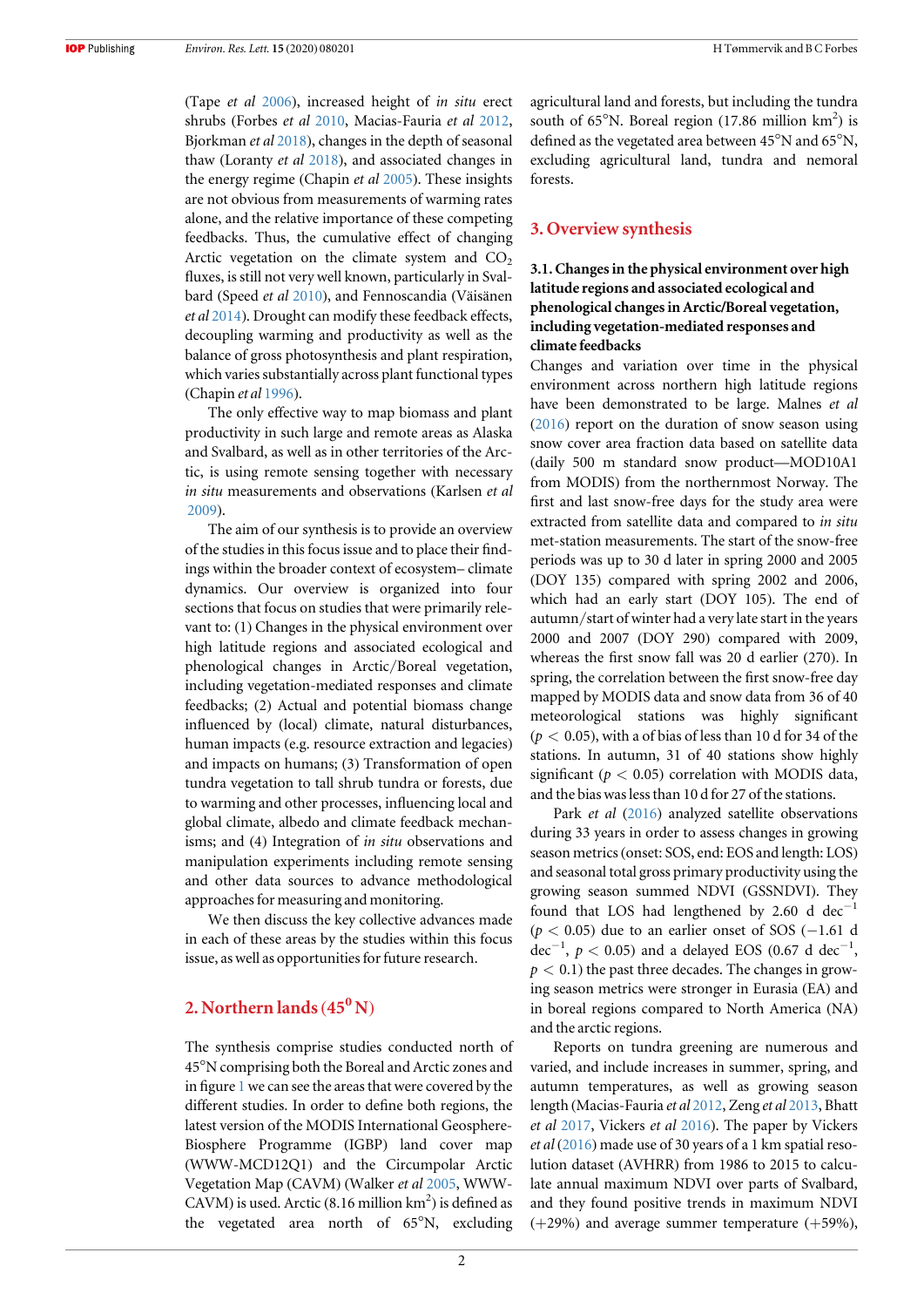<span id="page-3-0"></span>

which were significantly positively correlated with each other. On the same high arctic island, Karlsen et al ([2018](#page-6-0)) found a a non-significant increase of 15% for the integrated MODIS NDVI defined as OP NDVI (onset to peak NDVI) for the period 2000–2014. At both local and regional scales, the latter NDVI-measure was found to predict biomass.

However, an increasing number of northern regions currently show declining productivity (browning). Such trends are evident both in North America and Eurasia, and factors assumed to contribute to this decline include recent reductions in summer moisture (see Verbyla [2015](#page-7-0)). Browning has also been attributed to mire and pond formation from increasing precipitation in some regions (Miles and Esau [2016](#page-6-0)), increasing moisture stress in other regions (Verbyla [2015](#page-7-0)), thermokarst development (Raynolds and Walker [2016](#page-6-0)), wildfire disturbance (Chu et al [2016](#page-6-0)), forest insect outbreaks (Bjerke et al [2015](#page-6-0)), increasing plant stress from winter warming and reduced snow protection (Bjerke et al [2017](#page-6-0)), fungal infestations and moose damage on young pine forests in the Nordic region (Normark [2019](#page-6-0)), spring freeze damage after bud swelling (Chamberlain et al [2019](#page-6-0)) and increasing industrial development (Hofgaard et al [2010](#page-6-0), Miles and Esau [2016](#page-6-0)) and finally general forest change, which may lead to temporal browning including browning due to logging of forests (White et al [2017](#page-7-0)).

te Beest et al ([2016](#page-7-0)) found that when reindeer reduce shrub abundance/cover and height, summer albedo increases in both Betula nana-dominated heath vegetation and Salix glauca-dominated shrub tundra. Model results reveal associated lower net radiation, together with latent and sensible heat fluxes in heavilygrazed areas in all shrub-dominated vegetation types. Hence reindeer have a potential cooling effect on climate by increasing summer albedo and decreasing net radiation. Herbivory may have long-term consequences in warmed and ambient high Arctic tundra according to the study by Little et al ([2017](#page-6-0)). They found that significantly more dead vascular plant material was found within warmed open-top chambers during a 12 year period compared to ambient plots, regardless of grazing history, but in contrast to many short-term experiments no difference in the amount of living material was found.

Belowground plant biomass allocation in tundra ecosystems and its relationship with temperature is of importance for modelling and analysis of climate change (Wang et al [2016](#page-7-0)). They found that plant community biomass–temperature relationships were significantly different between above and belowground biomass. Tundra ecosystems through altered litter input and distribution in the soil, as well as possible changes in root turnover.

The timing and duration of different pheno-phases within a plant's life cycle are critical for plant performance and growth. In the High Arctic, the start of many of these phenological phases is determined by the start of snowmelt, which can change in a changing climate (Semenchuk et al [2016](#page-6-0)). In order to assess any change in these phases, Semenchuk et al ([2016](#page-6-0)) tested if snowmelt data control the timing and duration of phenological periods in Svalbard using a timing gradient from natural to experimentally altered snow depths. All pheno-phases followed irrespective of timing of occurrence, vegetative or reproductive nature, and three of the four phenological periods were fixed for most species such as the indigenous, hence the last was aperiodic. Semenchuk et al ([2016](#page-6-0)) concluded that periodic species like the dwarf shrubs Dryas octopetala and Cassiope tetragona and the grass species Luzula arcuata are likely to be limited in their ability to adapt to changing snowmelt dates, and thus may be disadvantaged compared to some of the invading species on Svalbard such as the herb Rumex longifolius the grass Deschampsia cespitosa. Gillespie et al ([2016](#page-6-0))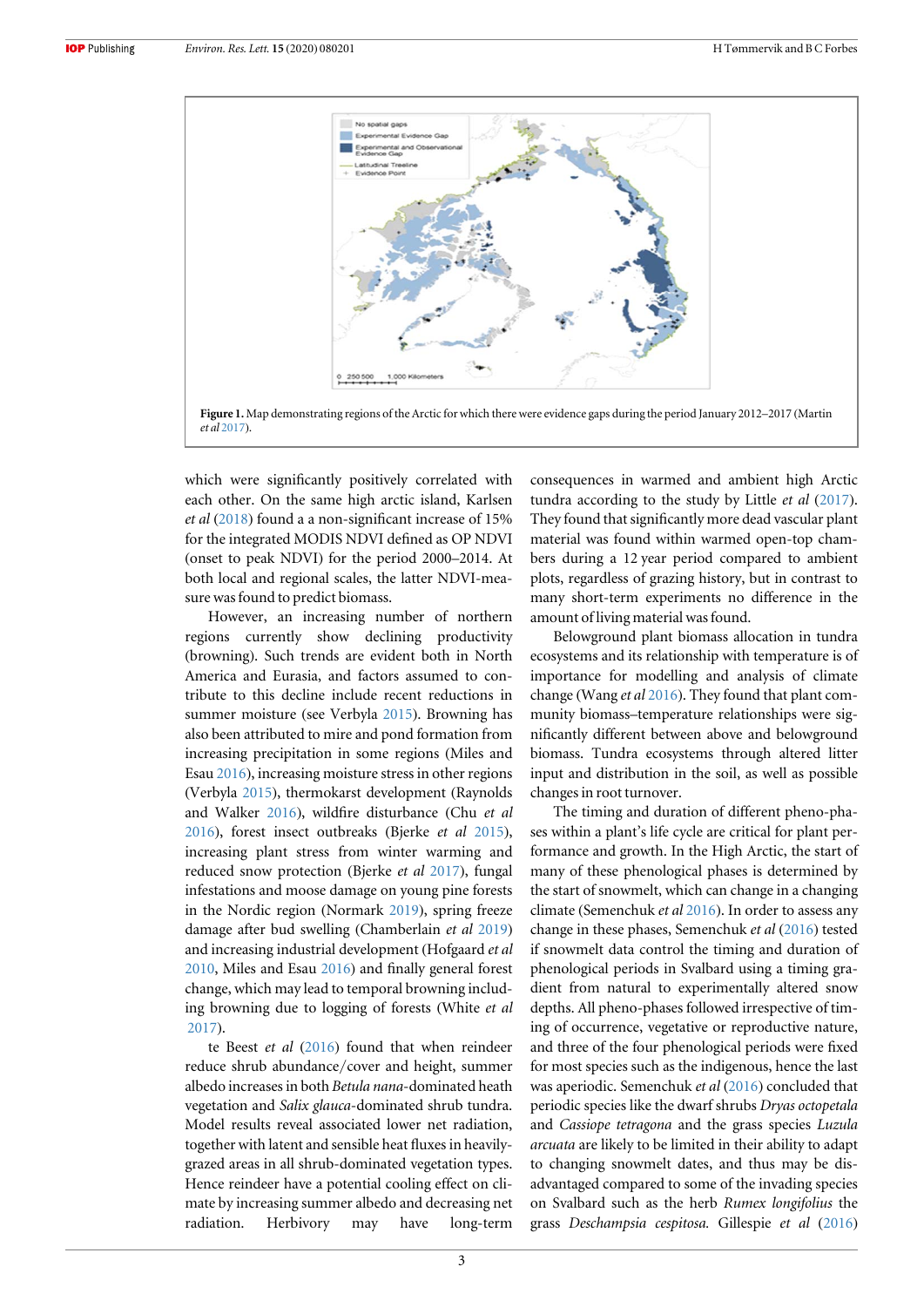studied the plant-pollinator interactions in High Arctic (Svalbard) and in their study they altered the timing of flowering phenology, using snow fences and opentop chambers. As expected, deep snow plots delay snow melt timing and this in turn delay the first and peak flowering dates of the plants, hence shortened the prefloration period overall. The OTCs, however, counteracted the delay in first and peak flowering to some extent. There was no effect of treatment on length of flowering season, although for all variables there were species-specific responses. The insect flower-visitor community was species poor, and although evidence of disruption to phenological overlaps was not found, reduced insect-flower visitation rates to flowers in plots with deep snow may have occurred, due to limited observation methods.

#### 3.2. Actual and potential biomass change and productivity influenced by (local) climate, natural disturbances, human impacts(e.g. resource extraction and legacies) and impacts on humans

Bjerke et al ([2015](#page-6-0)) detail the effects of above ground ice accumulation on meadow productivity by using ground observation and remotely sensed data (GIMMS NDVI3g data). Five contrasting snow season types were identified; snow-rich season with no soil frost or no ground-ice through low snow and considerable soil frost and ground-ice. Conditions of shallow snow depth and shallow soil frost or aboveground ice formation which may be a result of more frequent warming events, are rare at present but are predicted to become the dominant snow season type in Low Arctic and the Boreal lowlands. Agricultural productivity was lowest after winters with high accumulation of plant-damaging, hermetic above-ground ice formation Deep soil frost by itself did not reduce primary productivity. Loranty et al ([2016](#page-6-0)) quantified the distribution of vegetation productivity trends, wildfire, and near-surface soil carbon, according to vegetation type, across the continuous and discontinuous permafrost. Zones. They observed positive trends in vegetation productivity in areas of continuous permafrost, whereas areas underlain by discontinuous permafrost have proportionally less positive productivity trends.

## 3.3. Transformation of open tundra vegetation to shrub tundra or forests, due to warming and other processes, influencing local and global climate, albedo and climate feedback mechanisms.

In recent decades, woody shrubs have either increased in biomass/height and/or expanded into new areas throughout the Pan-Arctic tundra biome (Martin et al [2017](#page-6-0), see also Forbes et al [2010,](#page-6-0) Macias-Fauria et al [2012](#page-6-0)). The same authors created a protocol for (a) identification of an operational suite of controls on shrub growth and expansion, and (b) characterization of an evidence base for controls on Arctic shrub growth and expansion. Evidence for a suite of 23 proximal controls that operate directly on shrub growth and expansion was found, while the evidence base was only focused on just four controls like air temperature, snow dynamics, soil moisture and herbivory. In particular, 65% of the evidence was generated within the warmest tundra climes (i.e. Low Arctic), while 24% of the evidence was from only one of 28 floristic sectors, indicating huge gaps (Martin et al 2017) in the available evidence (figure [1](#page-3-0)) in, so not comprehensive enough to answer key questions concerning Pan-Arctic shrub change.

Significant expansion of shrubs has been observed within Arctic and Boreal regions during recent decades and in eastern sub-arctic Canada, where dendrochronological studies have demonstrated that the majority of shrub stands sampled were young, since the dominant stems were developed after 1990 (Paradis et al [2016](#page-6-0)) which seem to be in accordance with Park et al ([2016](#page-6-0)). Stratified sampling of shrubs revealed that woody biomass was maximal within the lower canopy stratum, whereas foliar biomass tracked the development of the respective stands' vertical structure. Shrub height as a parameter explained snow depth, winter ground level temperature and summed freezing-degree days, while woody biomass best explained summer ground level temperature. Hence, shrub canopy structure will exert significant control on the abiotic environment in subarctic ecosystems (Paradis et al [2016](#page-6-0)).

Shrub expansion is more likely to occur in areas with high soil moisture and nutrient availability, conditions typically found in sub-surface water channels called water tracks. Curasi et al ([2016](#page-6-0)) quantified the distribution of water tracks and their contribution  $CO<sub>2</sub>$  dynamics during the growing season for a Siberian tundra landscape using field measurements, satellite observations and meteorological data. They found that water tracks occupied 7.4% of the study area, and account for a slightly larger proportion of growing season carbon uptake relative to surrounding tundra and also larger relative to graminoids within the same water tracks. Water tracks are an important component of this landscape and they will influence ecosystem structural and functional responses to climate, and is therefore of importance for modeling.

Increased wetness confounded Landsat-derived NDVI trends central Alaska North Slope region (Raynolds and Walker [2016](#page-6-0)) during 1985–2011. Regional trends showed decreases in NDVI for most vegetation types, but increases in tasseled-cap greenness, greatest for shrub dominated vegetation, and tasseled-cap wetness. This was consistent with thawing of polygon ice wedges. Increasing cover of water may be masking increases in vegetation when summarized using the more water-sensitive NDVI. This is also consistent with reduced NDVI due to melting of tundra as well as mire and pond formation from increasing precipitation in some regions of Northwest Siberia (Miles and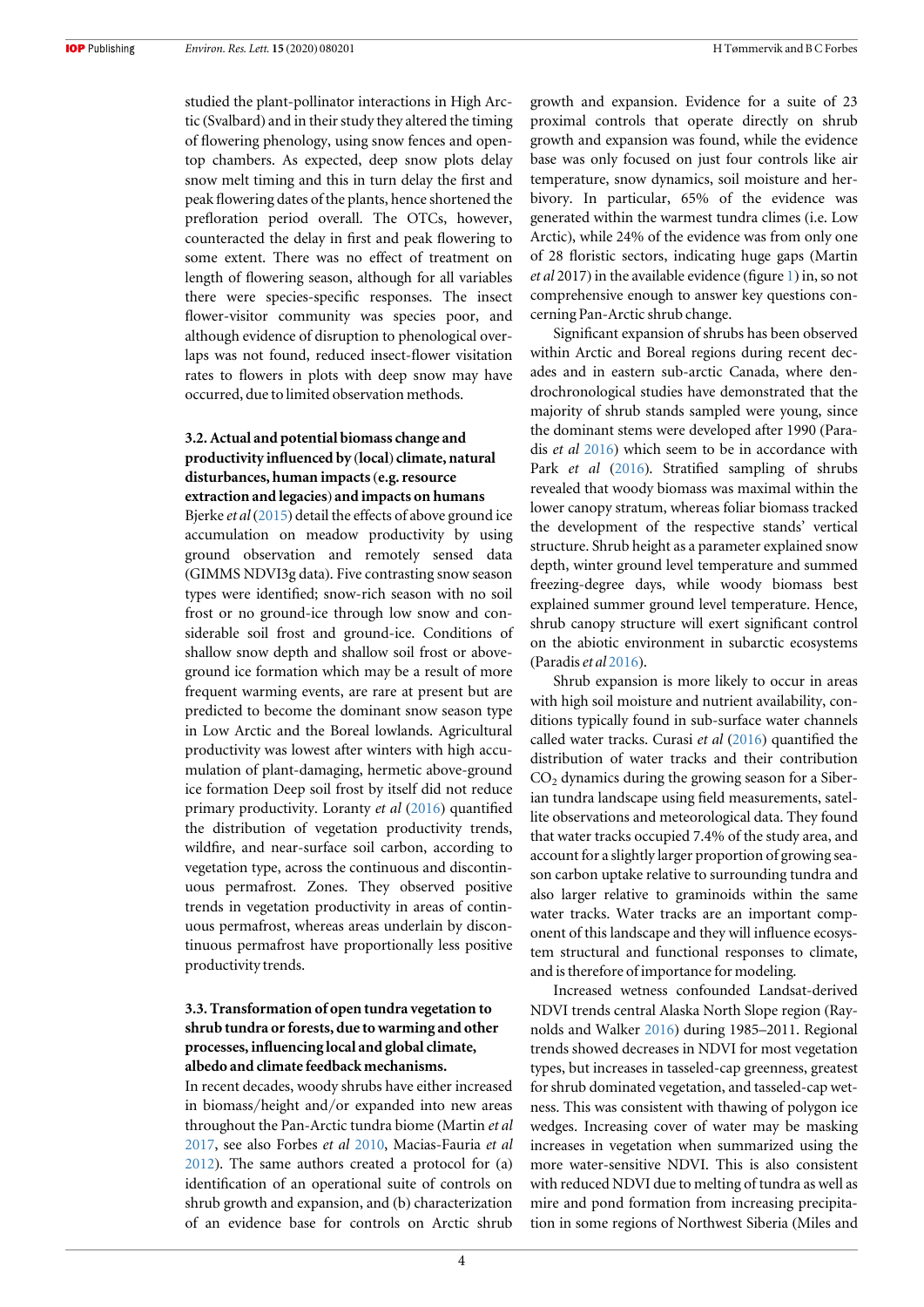Esau [2016](#page-6-0)), which show that care should be taken when relying solely on NDVI data (Raynolds and Walker [2016](#page-6-0)).

Disturbances can have particularly large effects on Arctic ecosystems when ecosystem structure and function are controlled by strong feedbacks between soil conditions, vegetation moisture, and sub-surface thermal regime (Cameron and Lantz [2016](#page-6-0)). An example of such disturbance includes e.g. road construction and maintenance on vegetation structure and biomass along the Dempster Highway. Using field data and very high-resolution remotely sensed data, Cameron and Lantz ([2016](#page-6-0)) found that increased shrub proliferation adjacent to the road was caused by greater soil moisture.

## 3.4. Integration of in situ observations and manipulation experiments including remote sensing and other data sources to advance methodological approaches for measuring and monitoring.

Buchhorn et al ([2016](#page-6-0)) showed that satellites provide the only practical source of data for estimating biomass of large and remote areas of the Arctic. Researchers have found that the normalized difference vegetation index (NDVI) correlates well with biomass sampled on the ground. However, errors in NDVI and biomass estimates due to bidirectional reflectance distribution function (BRDF) effects are not well reported. Finally, they found that studies that only sampling a narrow range of biomass and NDVI may produce equations that are more difficult to correct for BRDF effects.

Brazhnik and Shugart ([2015](#page-6-0)) applied the new spatially-explicit gap-dynamics model SIBBORK towards a better understanding of how transition zones, namely treelines or forest lines, which are under-sampled and difficult to model, may change in the near future. They found that a  $2^{\circ}$ C change in annual average air temperature will significantly alter the structure, composition, and productivity of boreal forest stands both at the northern treeline by 2040, and at the southern treeline by 2050.

Juutinen et al ([2017](#page-6-0)) assessed the spatial variation and seasonal dynamics of leaf-area index (LAI) linking ground observations and very-high-spatial resolution multispectral satellite images(e.g. Worldview-2). They illustrated how the short growing season, rapid development of the LAI, yearly climatic variation, and timing of satellite data should be accounted for in matching imagery and field verification data in the Arctic. Among the main plant functional types, graminoid LAI displayed the largest seasonal amplitudes and was the main cause of varying NDVI spatial patterning.

The utilization of earth observation data in vegetation monitoring is highly dependent on a long heritage of ground-based observations in the Arctic (Walker et al [2016](#page-7-0)). Several products of the Conservation of Arctic Flora and Fauna are key to our current understanding (Shuchman et al [2015](#page-6-0), Christensen et al [2013](#page-6-0)). They have concluded that there is an urgent need for more consistent standards of plot-based observations and recommend improvements regarding the linkage between plot-based observations biodiversity studies and satellite-based observations of Arctic vegetation.

#### 3.5. New tools

Bratsch et al ([2017](#page-6-0)) assessed the ability of hyperspectral remote sensing data to estimate low arctic tundra biomass in Alaska. The main result was that the ability to identify unique biomass-spectra relationships within respective vegetation types using hyperspectral sensors was decreased during the peak of the growing season, since shrubs obscure lower-statured, bryophyte-dominated vegetation types. Hence, this study supports previous studies that shrubs control the spectral reflectance in Low Arctic communities (see also Forbes *et al* [2010](#page-6-0)).

#### 4. Further work and concluding remarks

Winter warming induced damage (arctic browning), particularly on dwarf-shrub vegetation (e.g. Cassiope tetragona) should be followed up via field monitoring and remote sensing (including UAV) in the future. Other vegetation changes in Arctic tundra and boreal regions, including the warming and thawing of permafrost (see Loranty et al [2016](#page-6-0), [2018](#page-6-0)), should be followed up. UAV based sensors and satellite sensors with very high spatial resolution (30–50 cm) may be efficient tools for detection of coastal erosion, human impacts (tourism), changes in tundra vegetation cover/stature, as well as permafrost thaw, and should be followed annually in the future. UAV can also be used as an upscaling tool. Another problem is that there exists huge gaps (Martin et al [2017](#page-6-0)) in the Arctic and Boreal regions concerning long-term monitoring sites, including large areas that are not monitored at all (figure [1](#page-3-0)). These gaps currently afford us insufficient evidence of what is transpiring ecologically within these regions. However, a recent paper published by Virkkala et al ([2019](#page-7-0)) in ERL provide detailed maps of potential new sampling locations in Arctic and the northern boreal region (the land north of the Arctic Circle (66,5 $^{\circ}$  N)), hence help prioritize future research efforts concerning environmental change in the north.

#### Acknowledgments

Financial support to this study was received from the Research Council of Norway through the projects ArcticBiomass, Svalbard Biomass and VanWhite (Research Council of Norway, contracts no. 227064, 270992 and 287402). BCF was also supported by Academy of Finland projects RISES (no. 256991) and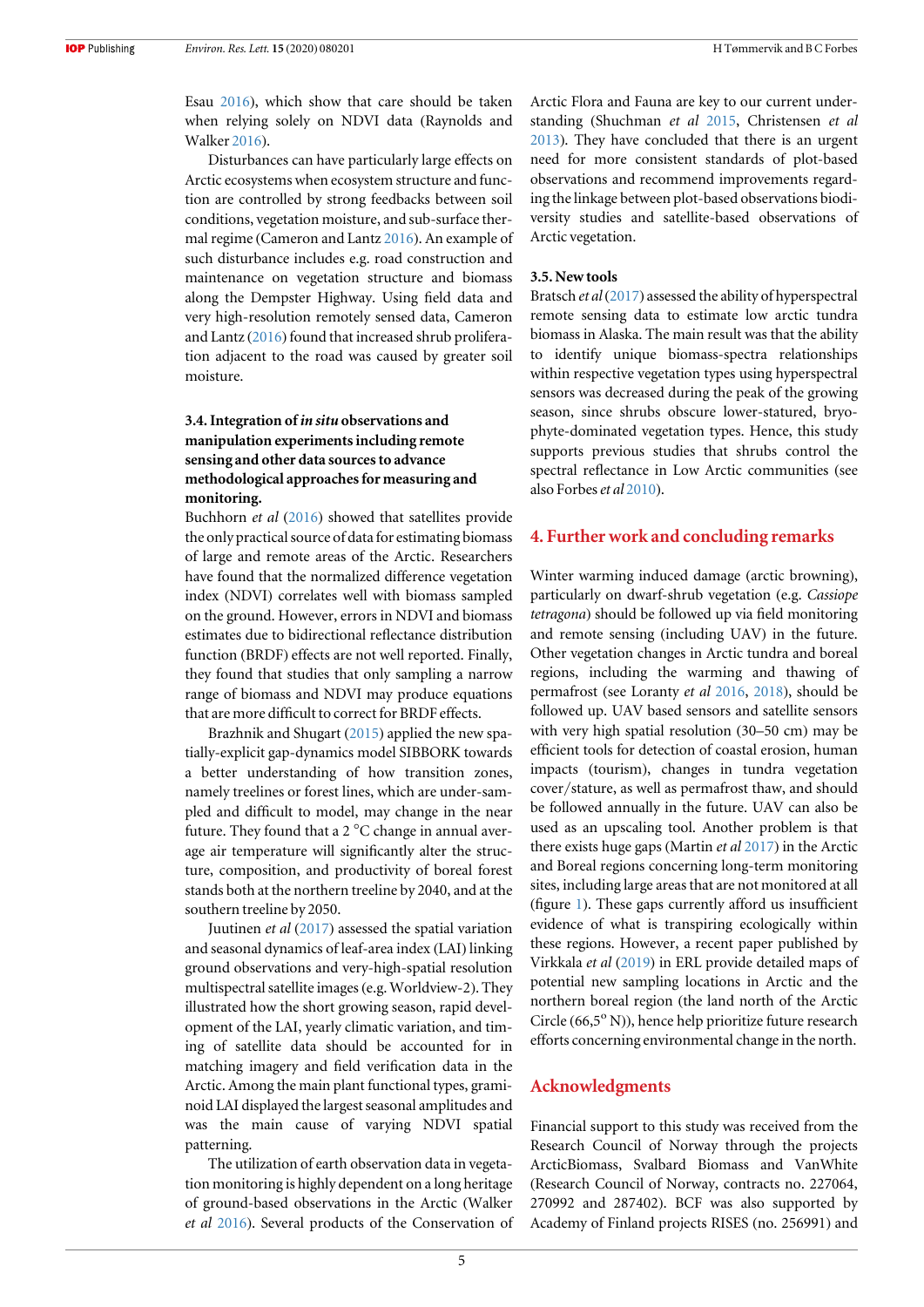<span id="page-6-0"></span>HUMANOR (no. 251111; also JPI Climate no. 291581).

#### ORCID iDs

Hans Tømmervik  $\bullet$  [https:](https://orcid.org/0000-0001-7273-1695)//orcid.org/[0000-0001-](https://orcid.org/0000-0001-7273-1695) [7273-1695](https://orcid.org/0000-0001-7273-1695)

Bruce C Forbes  $\bullet$  [https:](https://orcid.org/0000-0002-4593-5083)//orcid.org/[0000-0002-](https://orcid.org/0000-0002-4593-5083) [4593-5083](https://orcid.org/0000-0002-4593-5083)

#### References

- ACIA 2004 Impacts of a warming Arctic Arctic Climate Impact Assessment Overview Report ed S J Hassol (Cambridge: Cambridge University Press)
- Bala G et al 2007 Combined climate and carbon-cycle effects of large-scale deforestation Proc. Natl. Acad. Sci. USA. [104](https://doi.org/10.1073/pnas.0608998104) [6550](https://doi.org/10.1073/pnas.0608998104)–5
- Bhatt U et al 2017 Changing seasonality of Panarctic tundra vegetation in relationship to climatic variables Environ. Res. Lett. 12 [055003](https://doi.org/10.1088/1748-9326/aa6b0b)
- Bjerke JW et al 2015 Impacts of snow season on ground-ice accumulation, soil frost and primary productivity in .a grassland of sub-Arctic Norway Environ. Res. Lett. 10 [095007](https://doi.org/10.1088/1748-9326/10/9/095007)
- Bjerke JW et al 2017 Understanding the drivers of extensive plant damage in boreal and Arctic ecosystems: Insights from field surveys in the aftermath of damage Sci. of Tot. Environ, [599](https://doi.org/10.1016/j.scitotenv.2017.05.050)–600 [1965](https://doi.org/10.1016/j.scitotenv.2017.05.050)–76
- Bjerke JW, Rune Karlsen S, Arild Høgda K, Malnes E, Jepsen J U, Lovibond S, Vikhamar-Schuler D and Tømmervik H 2014 Record-low primary productivity and high plant damage in the Nordic Arctic Region in 2012 caused by multiple weather events and pest outbreaks Environ. Res. Lett. 9 [084006](https://doi.org/10.1088/1748-9326/9/8/084006)
- Bjorkman A D et al 2018 Changes in plant functional traits across a warming tundra biome Nature [62](https://doi.org/10.1038/s41586-018-0563-7) 57–62
- Bratsch S et al 2017 Relationships between hyperspectral data and components of vegetation biomass in Low Arctic tundra communities at Ivotuk, Alaska Environ. Res. Lett. 12 [025003](https://doi.org/10.1088/1748-9326/aa572e)
- Brazhnik K and Shugart H H 2015 3D simulation of boreal forests: structure and dynamics in complex terrain and in a changing climate Environ. Res. Lett. 10 [105006](https://doi.org/10.1088/1748-9326/10/10/105006)
- Buchhorn M et al 2016 Influence of BRDF on NDVI and biomass estimations of Alaska Arctic tundra Environ. Res. Lett. [11](https://doi.org/10.1088/1748-9326/11/12/125002) [125002](https://doi.org/10.1088/1748-9326/11/12/125002)
- Cameron E A and Lantz T C 2016 Drivers of tall shrub proliferation adjacent to the Dempster Highway, Northwest Territories, Canada Environ. Res. Lett. 11 [04500](https://doi.org/10.1088/1748-9326/11/4/045006)
- Chamberlain C J et al 2019 Rethinking false spring risk Glob. Change Biol. 25 [2209](https://doi.org/10.1111/gcb.14642)–20
- Chapin F S et al 1996 Plant functional types as predictors of transient responses of arctic vegetation to global change J. Veg. Sci. [7](https://doi.org/10.2307/3236278) [347](https://doi.org/10.2307/3236278)–58
- Chapin F S et al 2005 Role of land-surface changes in Arctic summer warming Science [310](https://doi.org/10.1126/science.1117368) 657–60
- Christensen T et al 2013 The Arctic terrestrial biodiversity monitoring plan CAFF Monitoring Series Report Nr. 7 CAFF International Secretariat. Akureyri, Iceland
- Chu T, Guo X and Takeda K 2016 Remote sensing approach to detect post-fire vegetation regrowth in Siberian boreal larch forest Ecol. Indicat. [62](https://doi.org/10.1016/j.ecolind.2015.11.026) 32–46
- Curasi S R et al 2016 Water track distribution and effects on carbon dioxide flux in an eastern Siberian upland tundra landscape Environ. Res. Lett. 11 [045002](https://doi.org/10.1088/1748-9326/11/4/045002)
- Field C B, Lobell D B, Peters H A and Chiariello N R 2007 Feedbacks of terrestrial ecosystems to climate change Ann. Rev. Environ. Resour. [32](https://doi.org/10.1146/annurev.energy.32.053006.141119) 1–29
- Forbes B C, Fauria M M and Zetterberg P 2010 Russian Arctic warming and 'greening' are closely tracked by tundra shrub willowsGlob. Change Biol. 16 [1542](https://doi.org/10.1111/j.1365-2486.2009.02047.x)–54

Epstein H E, Calef M P, Walker M D, Stuart Chapin F and Starfield A M 2004 Detecting changes in arctic tundra plant communities in response to warming over decadal time scales Glob. Change Biol. 10 [1325](https://doi.org/10.1111/j.1529-8817.2003.00810.x)–34

Gillespie M A Ket al 2016 High Arctic flowering phenology and plant–pollinator interactions in response to delayed snow melt and simulated warming Environ. Res. Lett. 11 [115006](https://doi.org/10.1088/1748-9326/11/11/115006)

- Hofgaard et al 2010 Role of disturbed vegetation in mapping the boreal zone in northern Eurasia Appl. Veg. Sci. 13 [460](https://doi.org/10.1111/j.1654-109X.2010.01086.x)-7
- Juutinen S et al 2017 Spatial variation and seasonal dynamics of leafarea index in the arctic tundra-implications for linking ground observations and satellite images Environ. Res. Lett. [12](https://doi.org/10.1088/1748-9326/aa7f85) [095002](https://doi.org/10.1088/1748-9326/aa7f85)
- Karlsen S R et al 2009 Growing-season trends in Fennoscandia 1982–2006, determined from satellite and phenology data Clim. Res. 39 [275](https://doi.org/10.3354/cr00828)–86
- Karlsen S R, Anderson H B, van der Wal R and Hansen B B 2018 A new NDVI measure that overcomes data sparsity in cloudcovered regions predicts annual variation in ground-based estimates of high arctic plant productivity Environ. Res. Lett. 13 [025011](https://doi.org/10.1088/1748-9326/aa9f75)
- Little C J et al 2017 Short-term herbivory has long-term consequences in warmed and ambient high Arctic tundra Environ. Res. Lett. 12 [025001](https://doi.org/10.1088/1748-9326/aa579d)
- Loranty M M et al 2016 Spatial variation in vegetation productivity trends, fire disturbance, and soil carbon across arctic-boreal permafrost ecosystems Environ. Res. Lett. 11 [095008](https://doi.org/10.1088/1748-9326/11/9/095008)
- Loranty M M et al 2018 Changing ecosystem influences on soil thermal regimes in northern high-latitude permafrost regions Biogeosciences 15 [5287](https://doi.org/10.5194/bg-15-5287-2018)–313
- Macias-Fauria M, Forbes B C, Zetterberg P and Kumpula T 2012 Eurasian Arctic greening reveals teleconnections and the potential for structurally novel ecosystems Nat. Clim. Change 2 [613](https://doi.org/10.1038/nclimate1558)–8
- Macias-Fauria M, Karlsen S R and Forbes B C 2017 Disentangling the coupling between sea ice and tundra productivity in Svalbard Sci. Rep. 7 [8586](https://doi.org/10.1038/s41598-017-06218-8)
- Malnes E et al 2016 Snow season variability in a boreal-Arctic transition area monitored by MODIS data Environ. Res. Lett. 11 [125005](https://doi.org/10.1088/1748-9326/11/12/125005)
- Martin A C et al 2017 Shrub growth and expansion in the Arctic tundra: an assessment of controlling factors using an evidence-based approach Environ. Res. Lett. 12 [085007](https://doi.org/10.1088/1748-9326/aa7989)
- McGuire A D et al 2009 Sensitivity of the carbon cycle in the Arctic to climate change Ecol. Monogr. 79 [523](https://doi.org/10.1890/08-2025.1)–5
- Meredith M P et al 2019 Polar regions IPCC Special Report on the Ocean and Cryosphere in a Changing Climate ed H O Pörtner et al(Geneva: IPCC) (https://[www.ipcc.ch](https://www.ipcc.ch/site/assets/uploads/sites/3/2019/11/07_SROCC_Ch03_FINAL.pdf)/site/assets/ uploads/sites/3/2019/11/[07\\_SROCC\\_Ch03\\_FINAL.pdf](https://www.ipcc.ch/site/assets/uploads/sites/3/2019/11/07_SROCC_Ch03_FINAL.pdf))
- Miles V V and Esau I 2016 Spatial heterogeneity of greening and browning between and within bioclimatic zones in northern West Siberia Environ. Res. Lett. 11 [115002](https://doi.org/10.1088/1748-9326/11/11/115002)
- Normark S 2019 Multiskadad ungskog iVästerbottens-och Norrbottens länMöjliga åtgärder för att mildra problemen Report 2019/10 (Härnösand, Sweden: Skogsstyrelsen)
- Paradis M et al 2016 Greater effect of increasing shrub height on winter versus summer soil temperature Environ. Res. Lett. [11](https://doi.org/10.1088/1748-9326/11/8/085005) [085005](https://doi.org/10.1088/1748-9326/11/8/085005)
- Park et al 2016 Changes in growing season duration and productivity of northern vegetation inferred from long-term remote sensing data Environ. Res. Lett. 11 [084001](https://doi.org/10.1088/1748-9326/11/8/084001)
- Raynolds M K and Walker D A 2016 Increased wetness confounds Landsat-derived NDVI trends in the central Alaska North Slope region, 1985–2011 Environ. Res. Lett. 11 [085004](https://doi.org/10.1088/1748-9326/11/8/085004)
- Semenchuk P R et al 2016 High Arctic plant phenology is determined by snowmelt patterns but duration of phenological periods is fixed: an example of periodicity Environ. Res. Lett. 11 [125006](https://doi.org/10.1088/1748-9326/11/12/125006)
- Shuchman R A, Jenkins L and Whitley M A 2015 Arctic land cover change Initiative: MODIS satellite data CAFF Monitoring Series 17 Conservation of ArcticFlora and Fauna, Akureyri, Iceland